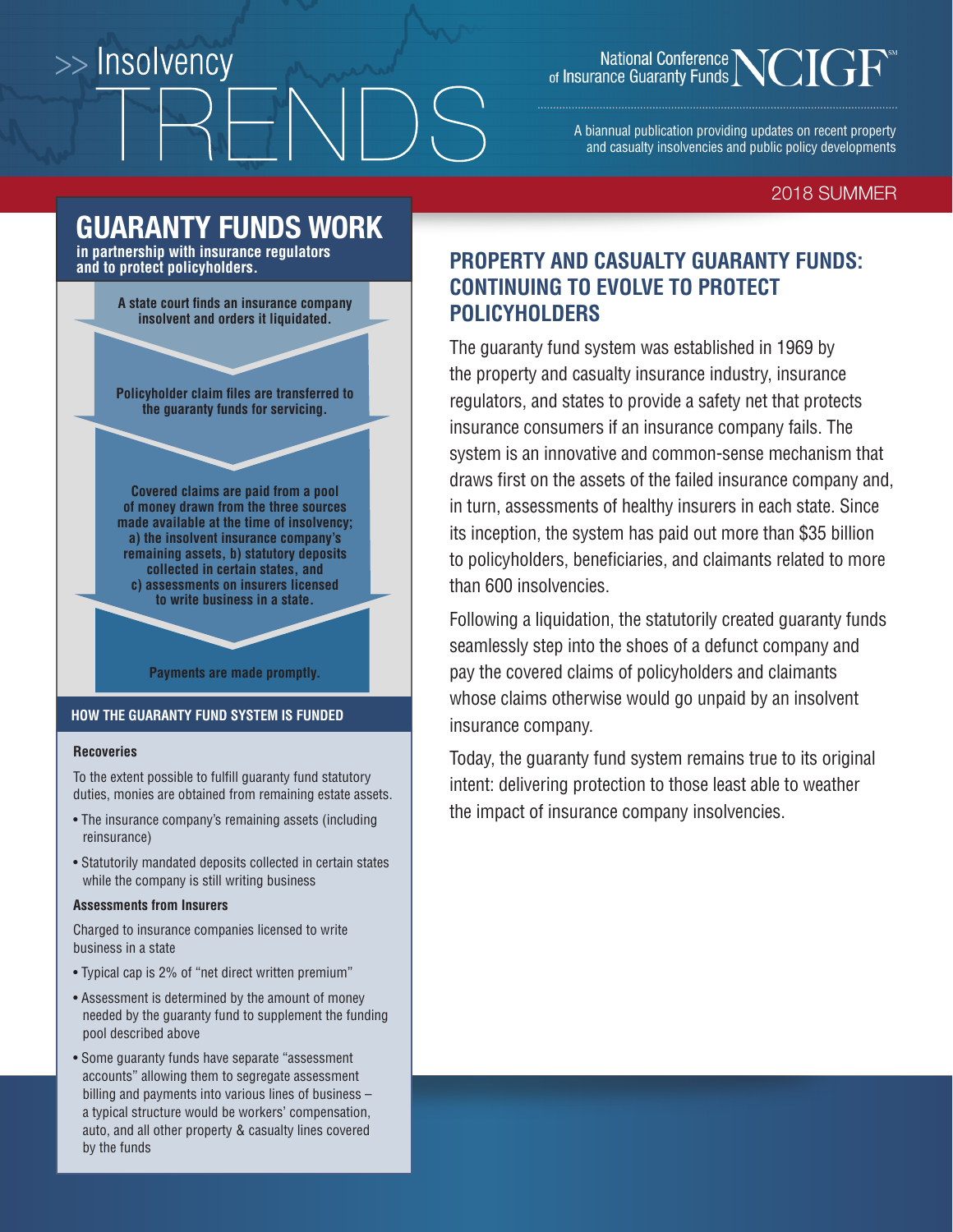# · Insolvencv

#### **NCIGF ANTICIPATES INTERNATIONAL FORUM OF INSURANCE GUARANTEE SCHEMES (IFIGS) DEVELOPMENTS**

The International Forum of Insurance Guarantee Schemes (IFIGS) facilitates and promotes international cooperation between insurance guaranty schemes (similar to the U.S. guaranty funds) and other stakeholder organizations with an interest in policyholder protection. The IFIGS is made up of 24 full and associate members, 22 of which are Insurance Guarantee Schemes (IGSs) from Africa, Asia, Europe and North America. There are more than 30 IGSs worldwide.

IGSs explore mechanisms for protecting policyholders of insurance companies that fail. Many IGSs provide expertise in stabilization or restructuring resolutions, and all IGSs can provide expertise and some form of insurance protection and/or financial support to assist in the liquidation of an insolvent insurer.

The NCIGF expects IFIGS to be involved in several international policyholder protection matters in the upcoming months:

- The next iteration of Common Framework for the Supervision of Internationally Active Insurance Groups (ComFrame) will be released for public consultation in August and is expected to include resolution-related elements.
- The International Association of Insurance Supervisors (IAIS) Resolution Working Group will hold a stakeholder session on resolution matters this September in Basel, Switzerland.
- Additionally, the European Union intends to develop minimum standards for insurance guaranty schemes that would be applicable to their member countries and it is conceivable that the IAIS will use the EU standards as an international standard in the future.

#### **NATIONAL AND INTERNATIONAL DEVELOPMENTS: DREYER TAKES OVER AT FEDERAL INSURANCE OFFICE**

Nearly 18 months after the departure of former Director Mike McRaith, the Federal Insurance Office (FIO) appointed Steve Dreyer FIO Director in June. The move ends months of speculation regarding who would take over FIO leadership in the Trump Administration. Dreyer is a former S&P analyst.

The move comes as FIO remains the focus on Capitol Hill, with a bipartisan group of lawmakers recently advancing legislation that would reduce FIO's responsibility and authority. A pending bill, HR 3861, would eliminate FIO's authority to issue subpoenas, collect information directly from insurers, and study and issue reports, as well as remove the Treasury's authority to assign new duties or authorities to FIO.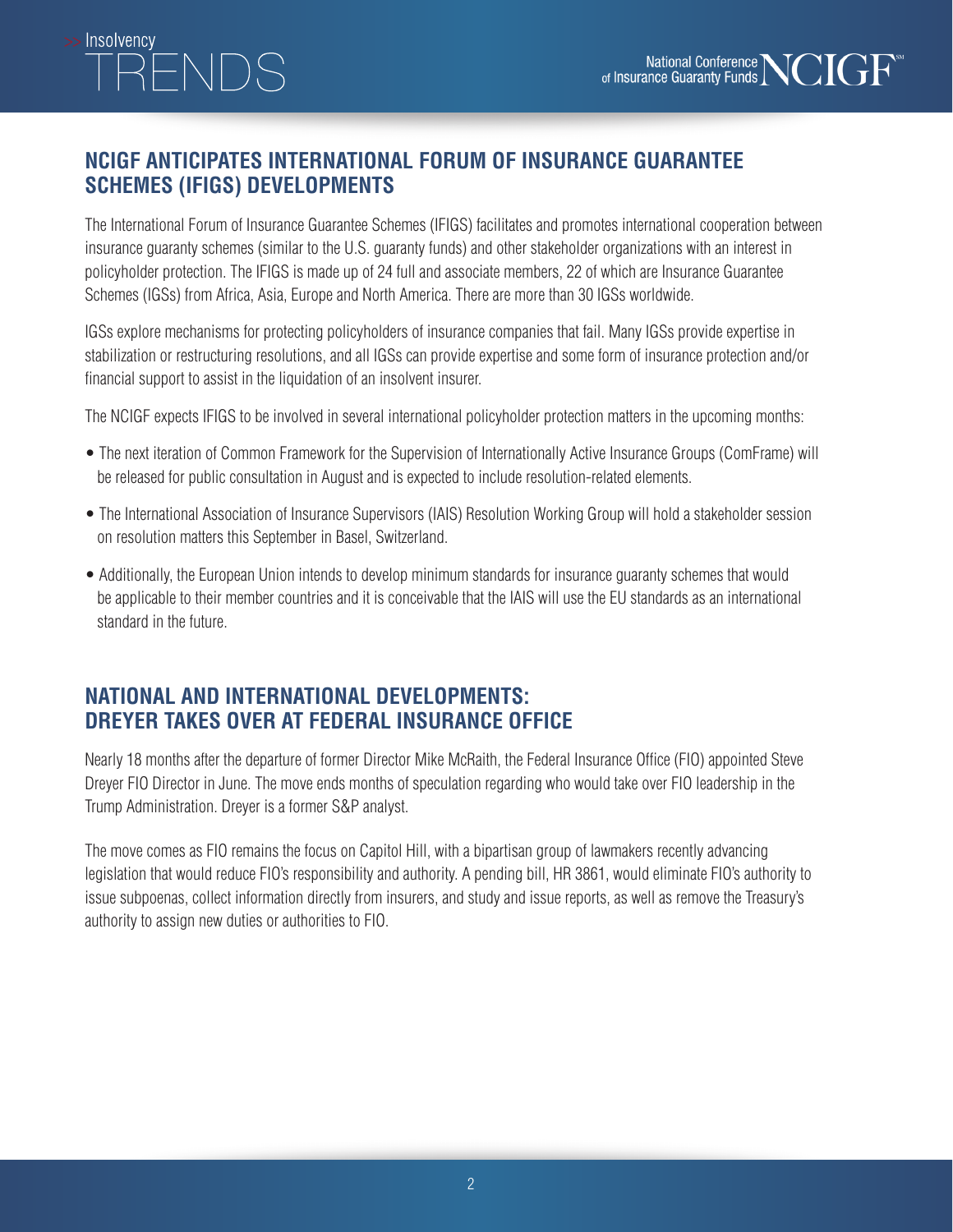# >> Insolvencv  $\bigcap$

#### **COVERED AGREEMENT IMPLEMENTATION MOVES FORWARD**

In late March, European Union governments officially signed off on the U.S. and EU covered agreement, the final approval step on the European side of the covered agreement process. The agreement, which was negotiated and agreed to in the final days of the Obama Administration, was approved without debate at a meeting of the General Affairs Council.

States must implement the reinsurance collateral reduction elements of the Covered Agreement within five years or face preemption. To accomplish this, the Reinsurance Task Force of the National Association of Insurance Commissioners (NAIC) has been working to develop appropriate amendments to the Credit for Reinsurance Model Act and Regulation that would implement the provisions of the Covered Agreement. The task force has exposed proposed revisions to the Credit for Reinsurance Model Act and Model Regulation through July 23 and hopes to move the revised Model Act and Regulation through the NAIC by the end of the year. The proposed changes seek to hard-code the key provisions of the Covered Agreement into state statutes and regulations – effectively extending the provisions of the Covered Agreement to other qualified jurisdictions, provided those jurisdictions meet certain standards (the same standards the EU agreed to in the Covered Agreement).

### **PRESIDENT TRUMP SIGNS REGULATORY RELIEF LEGISLATION**

On May 24, President Donald Trump signed S.2155, the Economic Growth, Regulatory Relief, and Consumer Protection Act. The legislation, authored by Senate Banking Chairman Mike Crapo (R-ID) and Senator Jon Tester (D-MT), passed the Senate in March and the House in May, and it represents the first major legislative reforms to the Dodd–Frank Wall Street Reform and Consumer Protection Act. Most of the package focuses on community and regional banks and credit unions, although the legislation does include language from Senators Tester and Dean Heller (R-NV) on accountability and reporting requirements for the Federal Reserve and Treasury regarding their negotiations of international insurance standards. The provision also requires "Team USA" to reach a consensus with the NAIC when participating in those negotiations, and establishes a 21-member Insurance Policy Advisory Committee on International Capital Standards at the Federal Reserve.

#### **NEW INSOLVENCIES IN 2018**

Access Insurance Company, a Texas domicile, was liquidated on March 13, 2018. The company had a book of substandard auto policies. Insurance Company of the Americas, a Florida domicile, was liquidated on January 24, 2018. It had only a small number of claims (nine in Florida and one in Texas). ReliaMax Surety Company, a South Dakota domicile, was liquidated on June 27, 2018. This company wrote surety policies and is licensed in six states. Guaranty fund exposure is expected to be low because most states do not cover surety policies.

The following chart shows the number of insolvencies from 1994 through Q2 2018: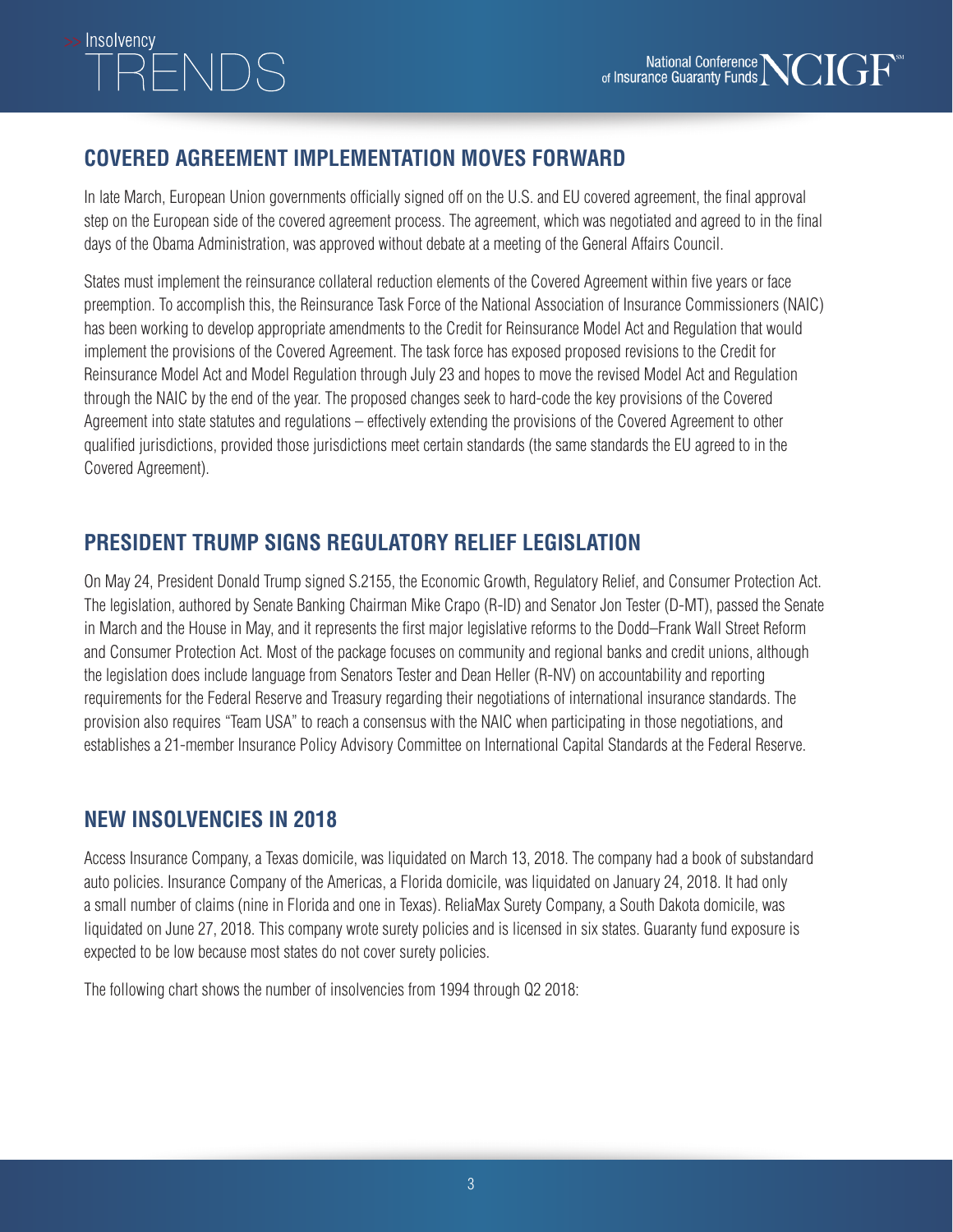

Insolvency

Number of Property & Casualty Insolvencies 1994- 2Q 2018



#### **STATE DEVELOPMENTS**

**Alabama Senate Bill No. 283.** This bill conforms certain provisions of the guaranty association act to the most recent model act and would define additional terms. This bill would also raise the cap for statutory benefits available for a covered claim from \$150,000 to \$300,000, and would provide for an aggregate cap. The proposal has been enacted.

**Delaware House Bill No. 318.** This bill would update the Delaware guaranty fund act to more closely conform to provisions of the National Conference of Insurance Guaranty Funds (NCIGF) and NAIC models. It increases the covered claim cap from \$300,000 to \$500,000. The measure is progressing and has passed both houses of the legislature.

**Louisiana House Bill No. 756.** This bill strikes the exemption of uninsured motorist coverage from the exhaustion of other coverage provision in the Louisiana guaranty fund act. It was recently enacted.

**Missouri House Bill No. 1690.** This bill modifies insurance liquidation priority distribution to provide for payment and Class 2 priority of unallocated loss adjustment expenses of guaranty associations. The proposal has been enacted.

**Division Statutes.** This year, in several states, "division" or run-off proposals have been floated. While these bills vary somewhat in details, their goal is to allow an insurance company to move a block of business to a different entity with a pre-determined amount of assets or reinsurance. Divisions under these statutes would be conducted pursuant to a plan approved by the domiciliary state insurance commissioner and in some cases the local court.

Division statutes are in place in Connecticut, Rhode Island, and, most recently, in Oklahoma.

Other states floating bills this year include: **Georgia (HB 754), Illinois (HB 5160), Iowa (HSB 600).** The Illinois proposal has passed the legislature in the form of **IL SB 1737.** In Georgia the bill passed the legislature but was vetoed. The Iowa bill is a study bill.

Interest in this concept is expected to continue.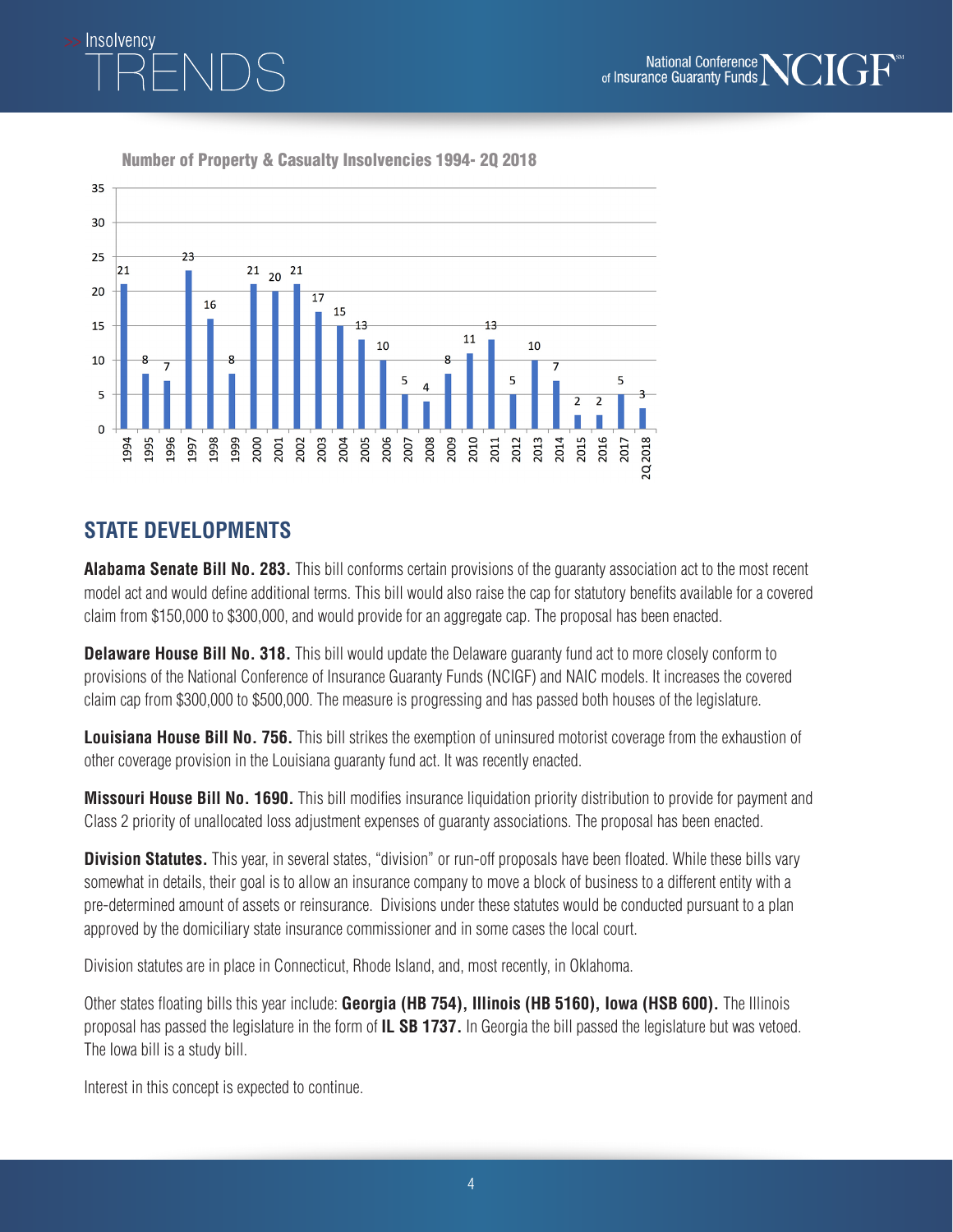# Insolvencv

#### **LARGE DEDUCTIBLE LEGISLATION**

Many recent insolvencies have involved a large portfolio of Workers' Compensation large deductible business. In these complex programs, the insured is called upon to pay in the first instance and obtain reimbursement from the insured involved in a high deductible program. By entering into a large deductible arrangement, the insured realizes significant premium savings. If the insurance company becomes insolvent, there can be much confusion about who should make the deductible collections, who should benefit from any collateral securing these obligations, and who should handle claims that may have previously been handled by a third-party administrator (TPA) selected by the insured. Eleven states currently have large deductible liquidation act provisions in place<sup>1</sup>. A bill was passed in Louisiana this year but unfortunately was vetoed by the governor. States will likely continue to float large deductible bills in future legislative sessions.

# AT THE NAIC:

### **RECEIVERSHIP AND INSOLVENCY TASK FORCE**

Pursuant to a referral from the NAIC Financial Stability Task Force, the Receivership and Insolvency Task Force (RITF) is considering whether any enhancements to the insolvency system are appropriate to address recovery and resolution issues due to the evolution of supervisory standards, best practices and laws relating to financial stability concerns<sup>2</sup>. The work plan contemplates the RITF will have the following three mandates and has established the drafting groups to tackle each of these mandates:

- 1) Evaluate whether current recovery and resolution laws, guidance, tools, etc. incorporate best practices regarding areas identified as important to financial stability
- 2) Review what information from recovery/resolution planning may be valuable in prospective planning for large cross-border (state borders included) U.S. insurance groups
- 3) Identify misalignments, if any, between state and federal laws that could be an obstacle to achieving effective and orderly recovery and resolutions for U.S. insurance groups

Guaranty fund representatives expect to be involved in this effort.

#### **RECEIVERSHIP MODEL LAW WORKING GROUP**

The NAIC Receivership Model Law Working Group (RMLWG) spearheads development of NAIC model law on insurance insolvency matters. The group has been discussing coverage and assessment issues relating to long-term care policies on which the Life and Health guaranty funds are triggered. The RITF recently adopted amendments recommended by this group that would add HMO companies to both the coverage and assessment base of the Life and Health guaranty funds. Variations on this new model are already being floated in the legislatures in many states. Recommendations to modify related NAIC model laws to be consistent with the new Life and Health provisions are being considered by the RITF for referral to related NAIC Committees.

Footnote:

<sup>&</sup>lt;sup>1</sup> For a complete list of states with large deductible statutes in place along with information about NCIGF model laws and other public policy information, <mark>[click here.](http://ncigf.org/policyleg)</mark>

<sup>2</sup> See the NAIC's State Ahead Strategic Plan at **[here](https://www.naic.org/documents/state_ahead_strategic_plan.pdf?680)** for more background on this endeavor.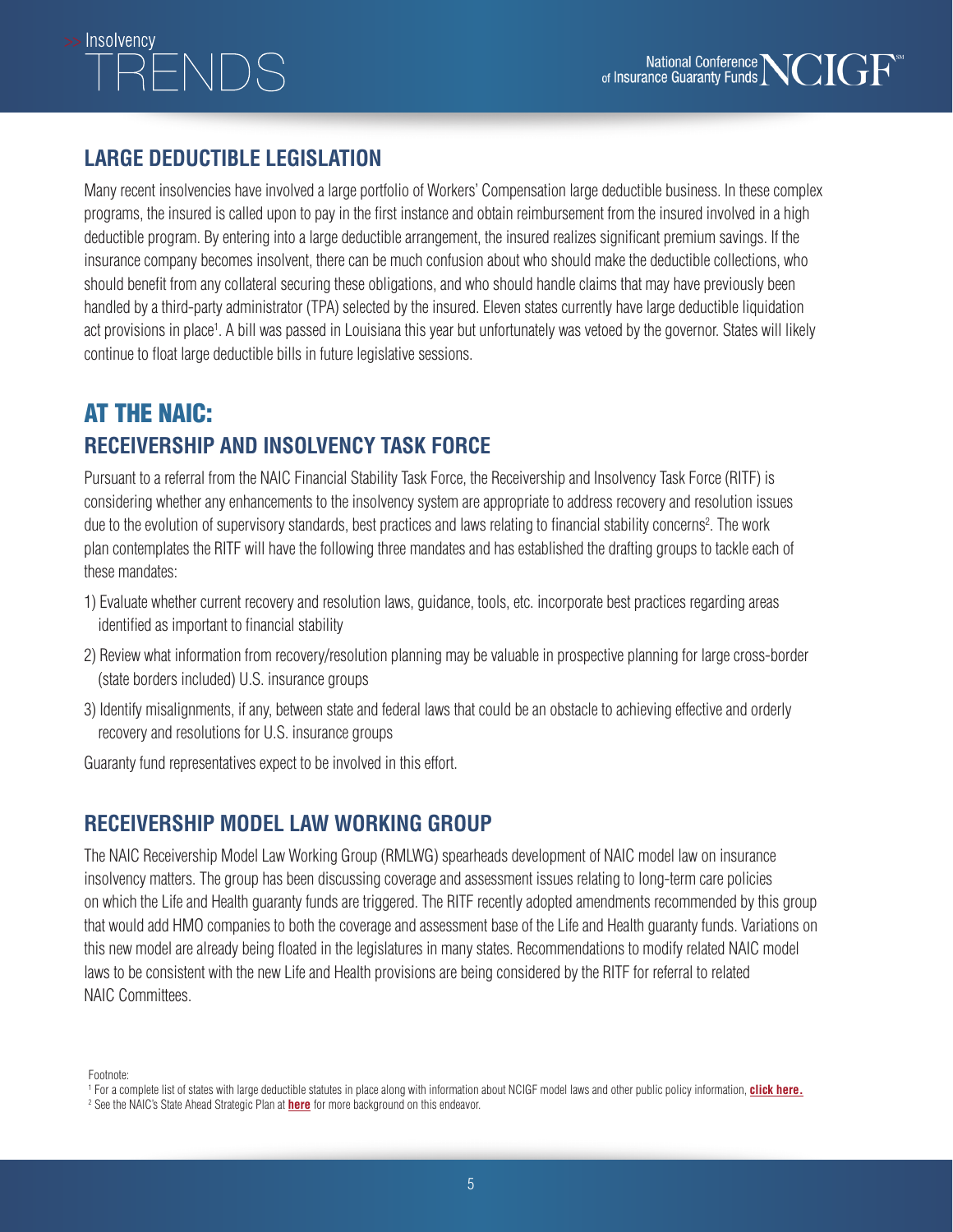# Insolvencv

### **LARGE DEDUCTIBLE WORKING GROUP**

This group reports to the RITF. Its charge is to:

Study states' receivership laws and practices regarding receivership of insurers with significant books of large deductible Workers' Compensation business, and evaluate the need for a model act/rule, or amendments to existing models, that govern the rights and duties of the various parties regarding large deductible business in insolvencies, including, but not limited to, consideration of a provision that expressly permits the collection of large deductibles from insureds during an insolvency proceeding. Provide any other recommendations for possible enhancements to the U.S. receivership regime based on this study. Complete by the 2018 Fall National Meeting.

The Working Group is chaired by James Mills (Oklahoma regulator). Most recently, the Working Group sent out a comprehensive survey to all state regulators asking about their current laws and practices relating to large deductible products in liquidating insurance companies.

## **CYBERSECURITY (EX) WORKING GROUP**

The NAIC's Insurance Data Security Model Law, which was adopted in October of 2017, seeks to impose new cybersecurity standards on insurance companies and their business associates to improve the protection of sensitive policyholder and claimant information. Under the Model Law, governed entities must create an Information Security Program to assess and manage the cybersecurity risks to the organization and its service providers.

Since its adoption by the NAIC, both South Carolina and Rhode Island have introduced bills in their state legislatures seeking adoption of the Model Law. South Carolina introduced a bill almost immediately after adoption by the NAIC. The South Carolina bill moved rather quickly through the legislature and was approved on May 3, 2018. The law mostly tracks the Model Law, although it does not require licensees to notify the commissioner within 72 hours of a breach. The law takes effect on January 1, 2019. In Rhode Island both the House and the Senate have introduced bills seeking adoption of the Model Law, although progress has stalled as the 72-hour breach notification to the Commissioner is debated.